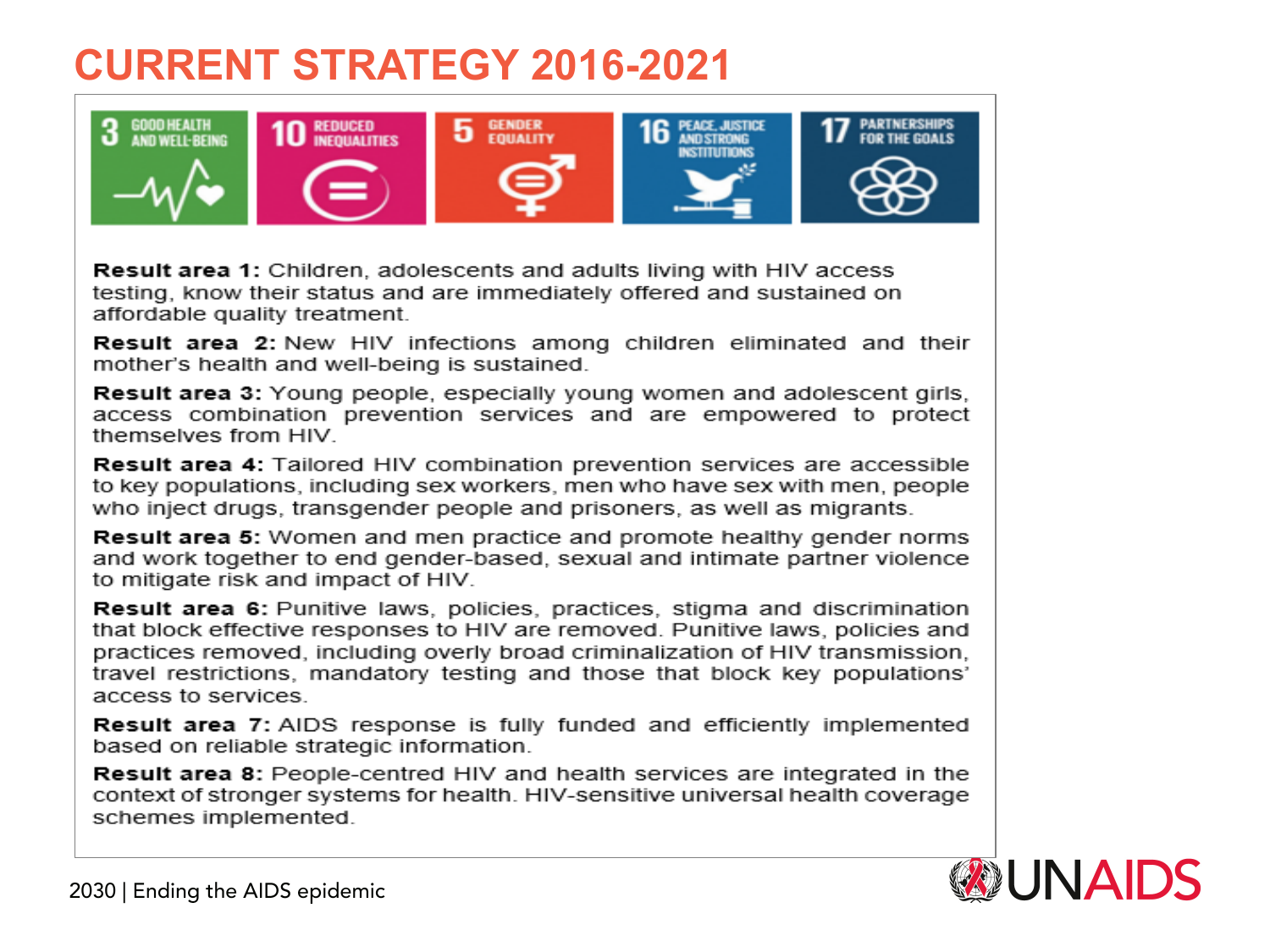## **NEXT GLOBAL AIDS STRATEGY BEYOND 2021**

## **The HIV pandemic is not over yet! In 2019**

- 12.6 million people living with HIV were still not accessing life-saving treatment
- 690,000 people died from AIDS- illnesses
- One in three AIDS related deaths due to TB
- 1.7 million people acquired HIV

## **Risk of inaction**

Without urgent efforts to avoid interruptions due to COVID-19, we could face a 50% disruption in HIV services and as a result 300,000 additional deaths in sub-Saharan Africa alone.







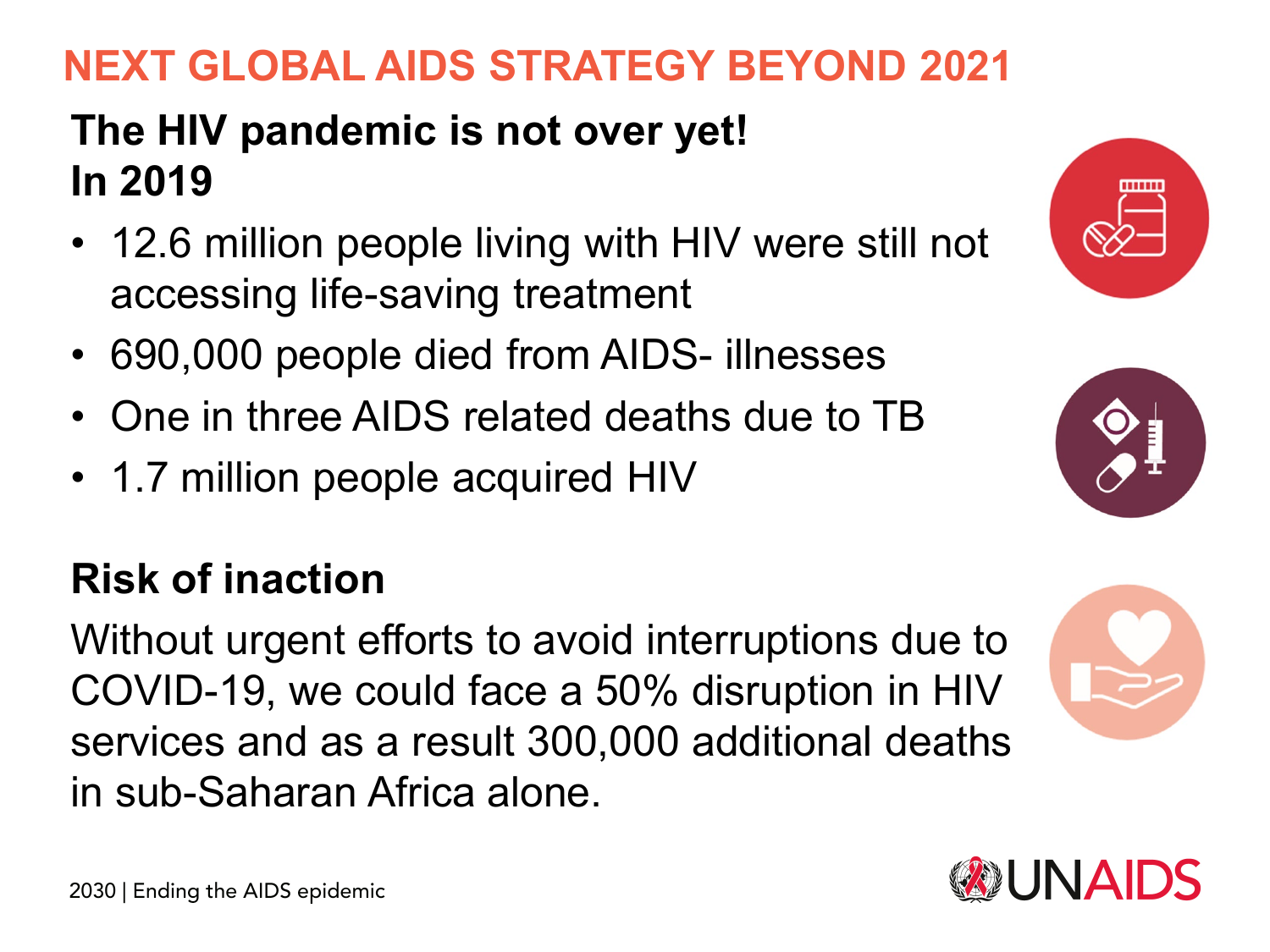## **Strategic areas that remain relevant / require more attention in next global AIDS strategy**

**Key strategic areas from current strategy remain relevant, but require reframing to make stronger progress**

- HIV testing and treatment
- **Prevention**
- EMTCT, effective treatment of children / **MCH**
- Gender equality and gender-based violence
- Human rights, law, stigma & discrimination
- Funding and resources
- HIV service integration
- Social protection

### **Areas that require stronger attention / more distinct attention**

- Granularity and prioritization, including for more detailed targets
- Inequalities
- Communities at centre
- AGYW and young people
- Key populations, PLHIV
- Science, R&D and innovation
- Investment and efficiency
- Regional specificity
- COVID-19 / pandemic preparedness & response (leverage lessons)

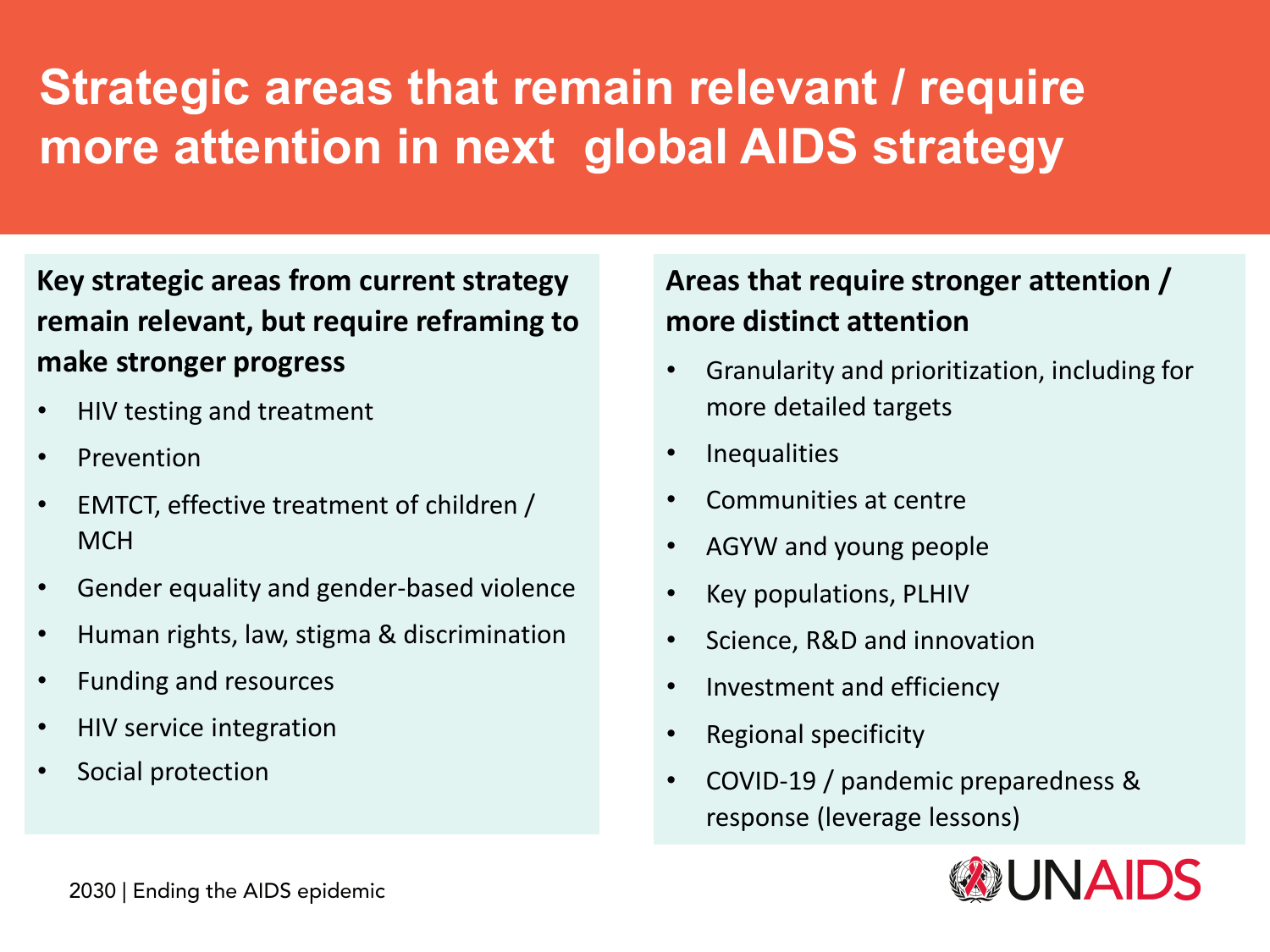# **Strategic approaches (cross-cutting issues) that remain relevant / need stronger attention**

### **Alignment around relevance of key aspects / approaches in current strategy**

- Visionary, ambitious, evidence-based
- Must continue to focus on human rights
- Should continue to be people-centered and community-based, with full partnership with PLWH and civil society
- Collaboration and partnerships remain key (within and beyond UNAIDS)

#### **Key issues / approaches that require additional focus in the next strategy**

- Moving beyond one size fits all to ensure countries implement (not pick & choose)
- Enabling more urgent, sustainable progress (successful implementation)
- Accountability
- Renewing multi-sectorality (not at expense of leadership from health sector)
- Need to leverage and complement other strategies, serve as catalyst
- Stronger political & financial engagement to advance essential priorities

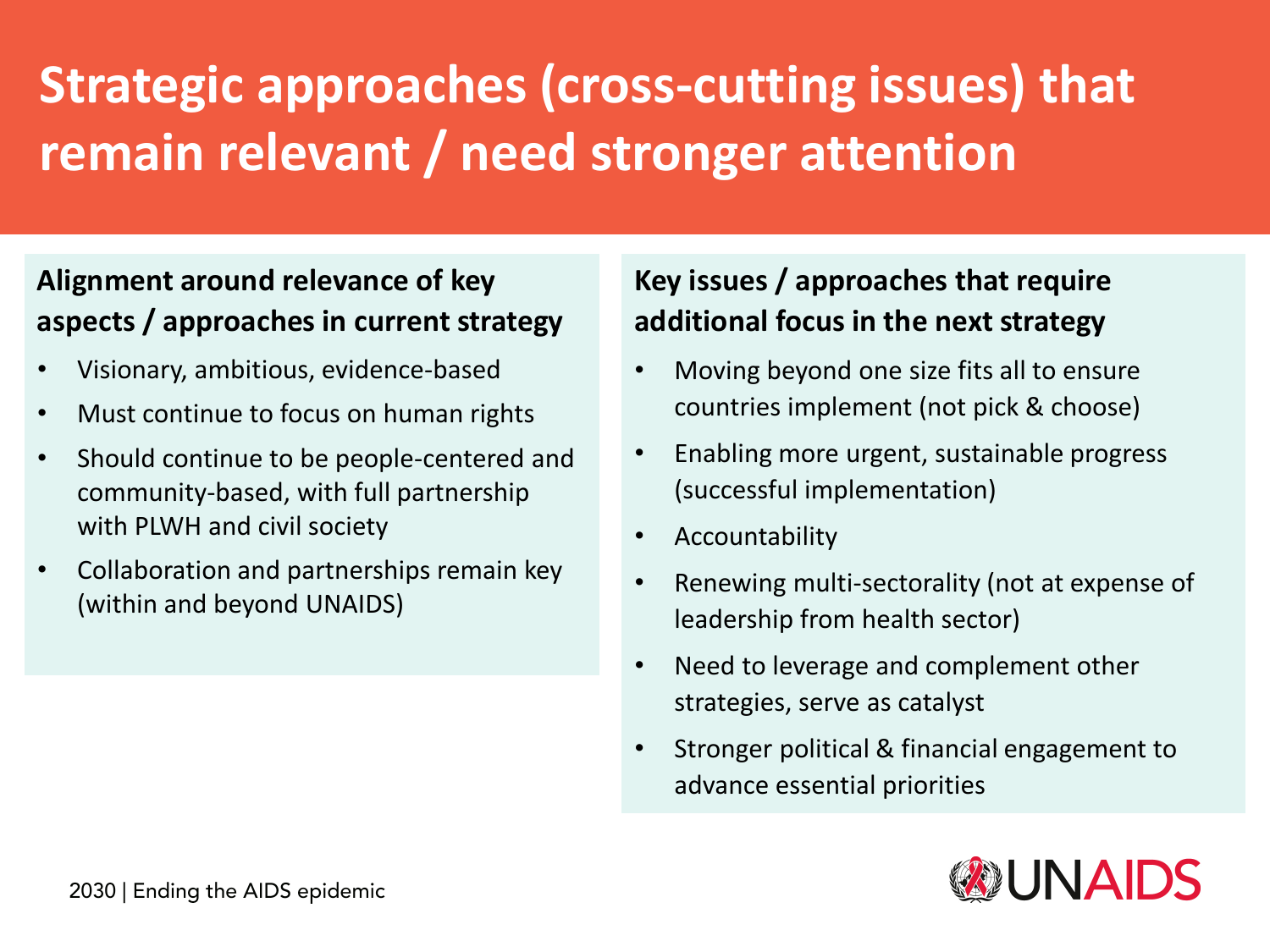## **SELECT INTERVIEW QUOTES**

**"There's a funny thing that goes on in the multilateral world. Everyone talks a lot about cooperation but their own lenses are so tightly defined that their own space for manoeuvre and notion of cooperation is so small. Their notion of cooperation is getting someone else to do what I want them to, or helping me with my objectives."** 

**"In 2010, when we reiterated the language of the 10 reasons why human rights need to be at the centre of the HIV pandemic. … A real movement was built to say: this is unacceptable. Now it's become so mainstream that it's almost meaningless. So people are saying the right things but not necessary doing the right things."** 

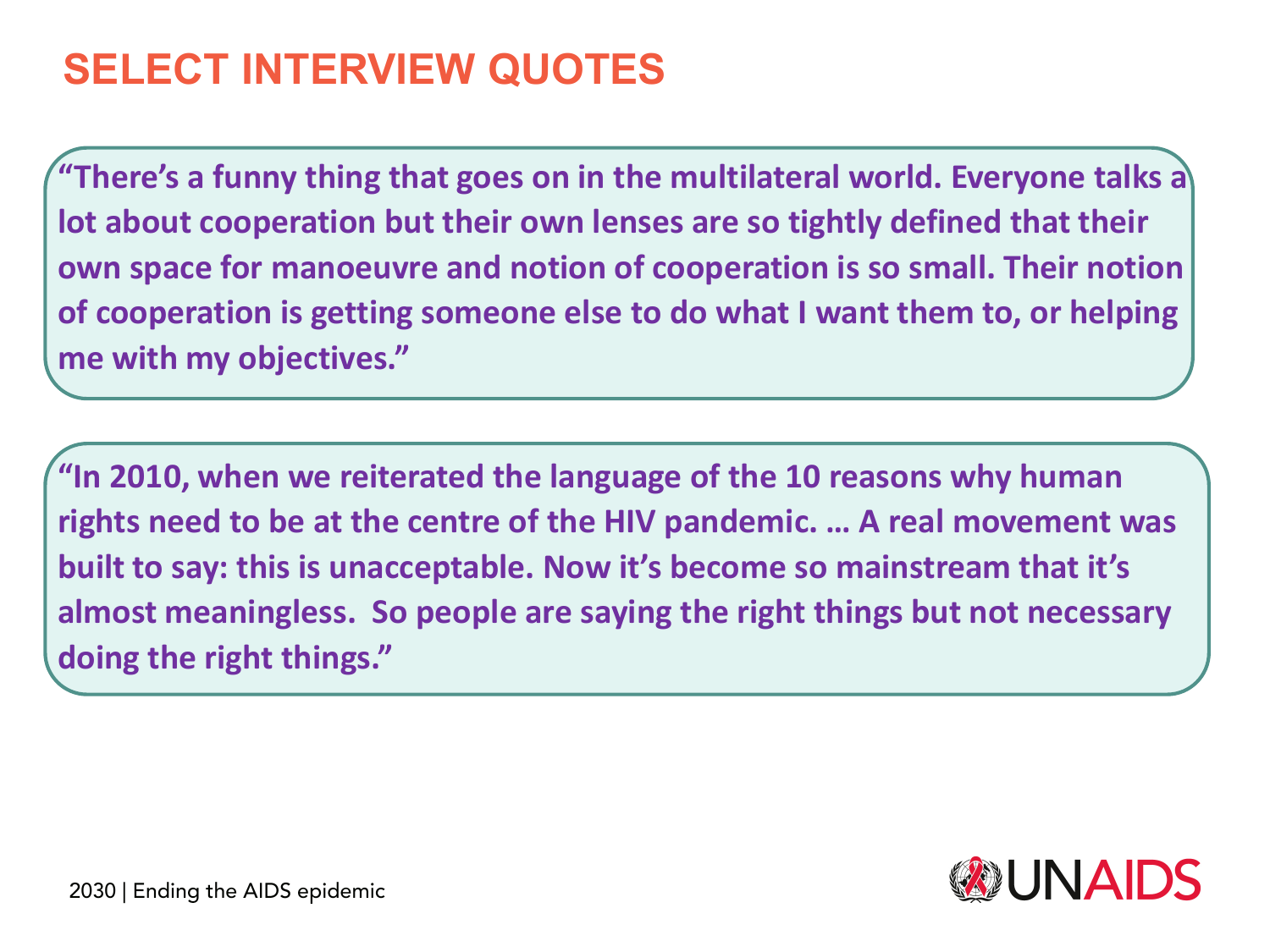## **SELECT INTERVIEW QUOTES**

**"We're not yet built for creating a specific enough response, that's tailored to populations and tailored to geography enough that we can actually reach those people that are not reached by generalised programmes. We give a lot of lip service to it, but we haven't actually built the programmatic response that would achieve that."** 

**"So we spent years talking that the approach should be multidisciplinary, that you need to have a multi-stakeholder engagement, but at the end, our response was very vertical, very isolated."**

**"Stop using "getting to zero" and "leave no-one behind" statements. I think they trip off the tongue so lightly, but they become meaningless."**